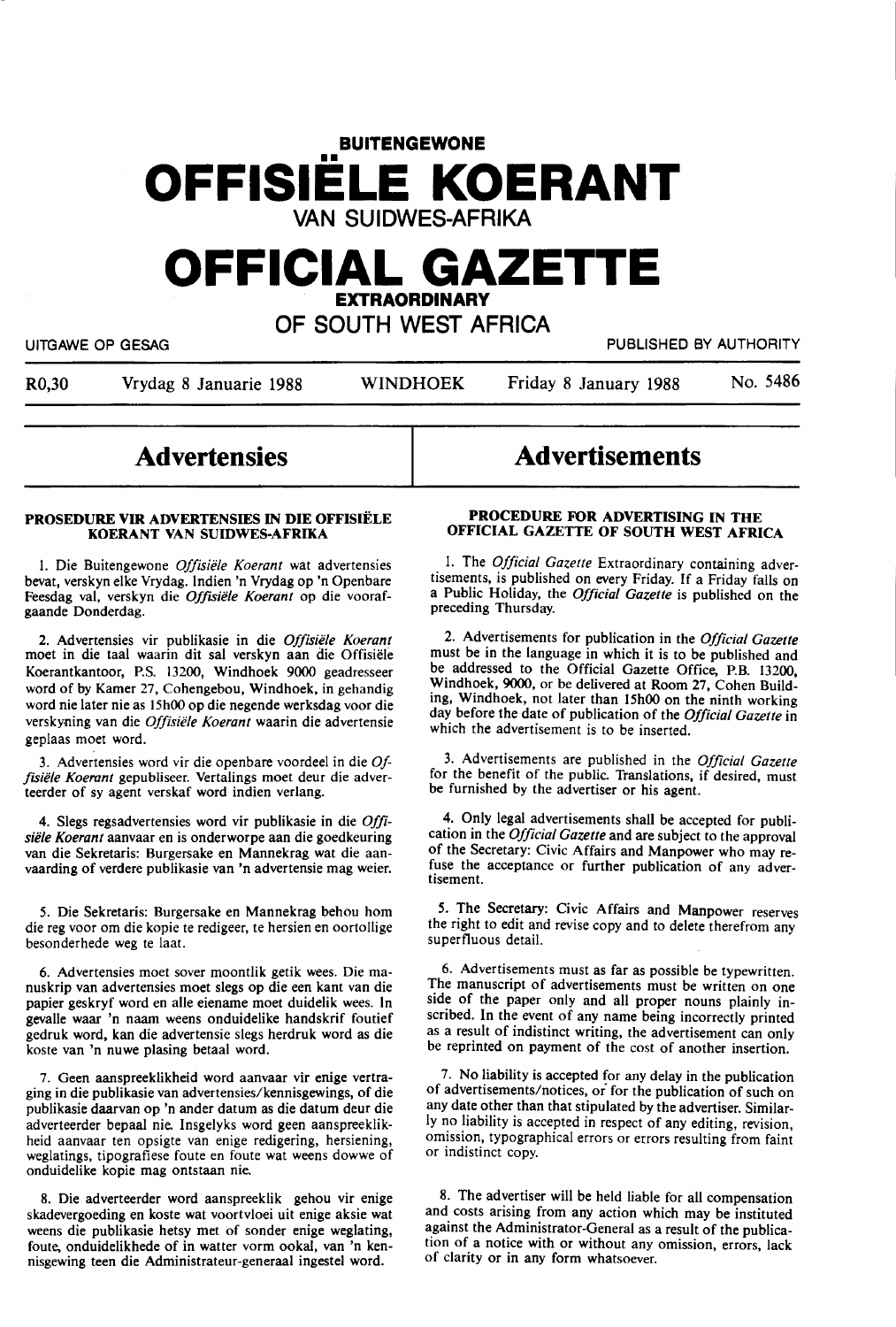9. Die jaarlikse intekengeld op die *Offisiiile Koerant* is R25 plus belasting posvry in hierdie gebied en die Republiek van Suid-Afrika, verkrygbaar by Star Binders & Printers, Posbus 56, Windhoek, 9000. Oorsese intekenaars moet posgeld vooruitbetaal. Enkel eksemplare van die *Offisiele Koerant* is verkrygbaar van Star Binders & Printers, Posbus 56, Windhoek, 9000 teen die prys soos gedruk op eksemplaar. Eksemplare word vir slegs twee jaar in voorraad gehou.

IO. Die koste vir die plasing van kennisgewings is soos volg en is betaalbaar by wyse van tjeks, wissels, pos- of geldorders:

# **LYS VAN VASTE TARIEWE**

| <b>GESTANDAARDISEERDE</b><br><b>KENNISGEWINGS</b>                                                                                                                                                              | Tarief per<br>plasing<br>R |
|----------------------------------------------------------------------------------------------------------------------------------------------------------------------------------------------------------------|----------------------------|
| Oordrag van besigheid                                                                                                                                                                                          | 3,25                       |
| Aktes: Verlore dokumente                                                                                                                                                                                       | 6,00                       |
| Besigheidskennisgewings                                                                                                                                                                                        | 5,00                       |
| Boedelwettekennisgewings: Vorms J. 187, 193,<br>197, 295, 297, 517 en 519                                                                                                                                      | 2,00                       |
| Derdepartyassuransie-eise om skadevergoeding.                                                                                                                                                                  | 2,50                       |
| Insolvensiewet- en maatskappywettekennisge-<br>wings: J. 28, J. 29. Vorms 1 tot 9                                                                                                                              | 4,00                       |
| L.W. - Vorms 2 en 6 - bykomstige verklarings<br>volgens woordetaltabel, toegevoeg tot die basie-<br>se tarief.                                                                                                 |                            |
| Naamsverandering (vier plasings) $\ldots$                                                                                                                                                                      | 60,00                      |
| Naturalisasiekennisgewings (insluitende 'n her-<br>druk vir die adverteerder)                                                                                                                                  | 2,00                       |
| Onopgeëiste geld — slegs in die Buitengewone Of-<br>fisiële Koerant sluitingsdatum 15 Januarie (per in-<br>skrywings van "naam, adres en bedrag")                                                              | 0,80                       |
| Slagterskennisgewings                                                                                                                                                                                          | 5,00                       |
| Slumopruimingshofkennisgewings, per perseel                                                                                                                                                                    | 4,00                       |
| Verlore lewensversekeringspolisse                                                                                                                                                                              | 2.00                       |
| NIE-GESTANDAARDISEERDE KENNISGEWINGS                                                                                                                                                                           |                            |
| Maatskappykennisgewings:                                                                                                                                                                                       | R                          |
| Kort kennisgewings: Vergaderings, besluite, aanbod<br>van skikking, omskepping van maatskappye, vry-<br>willige likwidasie, ens.: sluiting van lederegisters<br>vir oordragte en/of verklarings van dividende. | 11,00                      |
| Dranklisensiekennisgewings (in Buitengewone Of-<br>fisiële Koerante, t.w. (Junie/Tvl.; November/<br>Kaap; Januarie/OVS; April/Natal) per tweetalige                                                            | 7,00                       |
| Verklaring van dividende met profytstate, notas in-                                                                                                                                                            |                            |
|                                                                                                                                                                                                                | 25,00                      |
| Lang kennisgewings: Oordragte, veranderings met<br>betrekking tot aandele of kapitaal, aflossings, be-<br>sluite, vrywillige likwidasies                                                                       | 37.00                      |
| Handelsmerke in Suidwes-Afrika                                                                                                                                                                                 | 11,00                      |
| Likwidateurs en ander aangesteldes se kennisge-                                                                                                                                                                |                            |

9. The subscription for the *Official Gazette* is R25 plus OST per annum, post free in this territory and the Republic of South Africa, obtainable from Star Binders and Printers, P.O. Box·56, Windhoek, 9000. Postage must be prepaid by overseas subscribers. Single copies of the *Official Gazette*  are obtainable from Star Binders & Printers, P.O. Box 56, Windhoek 9000, at the price as printed on copy. Copies are kept in stock for two years only.

10. The charge for the insertion of notices is as follows and is payable in the form of cheques, postal or money orders:

# **LIST OF FIXED TARIFF RATES**

| GESTANDAARDISEERDE<br><b>ENNISGEWINGS</b>                                                                                                                                                                      | Tarief per<br>plasing<br>R | STANDARDISED NOTICES                                                                                                                                                                                      | Rate per<br>insertion<br>R |
|----------------------------------------------------------------------------------------------------------------------------------------------------------------------------------------------------------------|----------------------------|-----------------------------------------------------------------------------------------------------------------------------------------------------------------------------------------------------------|----------------------------|
| $D$ ordrag van besigheid $\ldots$                                                                                                                                                                              | 3,25                       | Transfer of business                                                                                                                                                                                      | 3,25                       |
| ktes: Verlore dokumente                                                                                                                                                                                        | 6,00                       | Deeds: Lost documents                                                                                                                                                                                     | 6,00                       |
| Besigheidskennisgewings                                                                                                                                                                                        | 5,00                       | Business notices                                                                                                                                                                                          | 5,00                       |
| loedelwettekennisgewings: Vorms J. 187, 193,<br>197, 295, 297, 517 en 519                                                                                                                                      | 2,00                       | Administration of Estates Acts Notices, Forms<br>J. 187, 193, 197, 295, 297, 517 and 519                                                                                                                  | 2,00                       |
| Oerdepartyassuransie-eise om skadevergoeding.                                                                                                                                                                  | 2,50                       | Third party insurance claims for compensation.                                                                                                                                                            | 2,50                       |
| nsolvensiewet- en maatskappywettekennisge-                                                                                                                                                                     | 4,00                       | Insolvency Act and Company Acts Notices: J. 28,<br>J. 29. Forms 1 to 9                                                                                                                                    | .4,00                      |
| $L.W.$ — Vorms 2 en 6 — by komstige verklarings<br>volgens woordetaltabel, toegevoeg tot die basie-<br>se tarief.                                                                                              |                            | $N.B. -$ Forms 2 and $6 -$ additional statements<br>according to word count table, added to the basic<br>tariff.                                                                                          |                            |
| Iaamsverandering (vier plasings)                                                                                                                                                                               | 60,00                      | Change of name (four insertions) $\dots\dots\dots\dots$                                                                                                                                                   | 60,00                      |
| Naturalisasiekennisgewings (insluitende 'n her-<br>druk vir die adverteerder)                                                                                                                                  | 2,00                       | Naturalisation notices (including a reprint for the<br>advertiser)                                                                                                                                        | 2,00                       |
| Onopgeëiste geld — slegs in die Buitengewone $Of$ -<br>fisiële Koerant sluitingsdatum 15 Januarie (per in-<br>skrywings van "naam, adres en bedrag")                                                           | 0,80                       | Unclaimed moneys — only in the <i>Official Gazette</i><br>Extraordinary, closing date 15 January (per entry<br>of "name, address and amount")                                                             | 0,80                       |
| lagterskennisgewings                                                                                                                                                                                           | 5,00                       | Butchers' notices                                                                                                                                                                                         | 5,00                       |
| Slumopruimingshofkennisgewings, per perseel                                                                                                                                                                    | 4,00                       | Slum Clearance Court Notices, per premises                                                                                                                                                                | 4,00                       |
| erlore lewensversekeringspolisse                                                                                                                                                                               | 2,00                       | Lost life insurance policies                                                                                                                                                                              | 2,00                       |
| NIE-GESTANDAARDISEERDE KENNISGEWINGS                                                                                                                                                                           |                            | NON-STANDARDISED NOTICES                                                                                                                                                                                  |                            |
| Aaatskappykennisgewings:                                                                                                                                                                                       | R                          | Company notices:                                                                                                                                                                                          | $\mathbf{R}$               |
| Cort kennisgewings: Vergaderings, besluite, aanbod<br>van skikking, omskepping van maatskappye, vry-<br>willige likwidasie, ens.: sluiting van lederegisters<br>vir oordragte en/of verklarings van dividende. | 11,00                      | Short notices: Meetings, resolutions, offers of com-<br>promise, conversions of companies, voluntary<br>windings-up, etc.: closing of members' registers<br>for transfer and/or declarations of dividends | 11,00                      |
| Oranklisensiekennisgewings (in Buitengewone Of-<br>fisiële Koerante, t.w. (Junie/Tvl.; November/<br>Kaap; Januarie/OVS; April/Natal) per tweetalige                                                            | 7,00                       | Liquor Licence Notices (In <i>Official Gazette</i> , Ex-<br>traordinary viz. (June/Tvl; November/Cape;<br>January/O.F.S.; April/Natal), per bilingual                                                     | 7,00                       |
| /erklaring van dividende met profytstate, notas in-                                                                                                                                                            | 25,00                      | Declaration of dividends with profit statements, in-<br>cluding notes                                                                                                                                     | 25,00                      |
| ang kennisgewings: Oordragte, veranderings met<br>betrekking tot aandele of kapitaal, aflossings, be-<br>sluite, vrywillige likwidasies                                                                        | 37,00                      | Long notices: Transfers, changes in respect of<br>shares or capital, redemptions, resolutions, volun-<br>tary liquidations                                                                                | 37,00                      |
| Iandelsmerke in Suidwes-Afrika                                                                                                                                                                                 | 11,00                      | Trade marks in South West Africa                                                                                                                                                                          | 11,00                      |
| likwidateurs en ander aangesteldes se kennisge-                                                                                                                                                                | 7,00                       | Liquidators' and other appointees' notices                                                                                                                                                                | 7,00                       |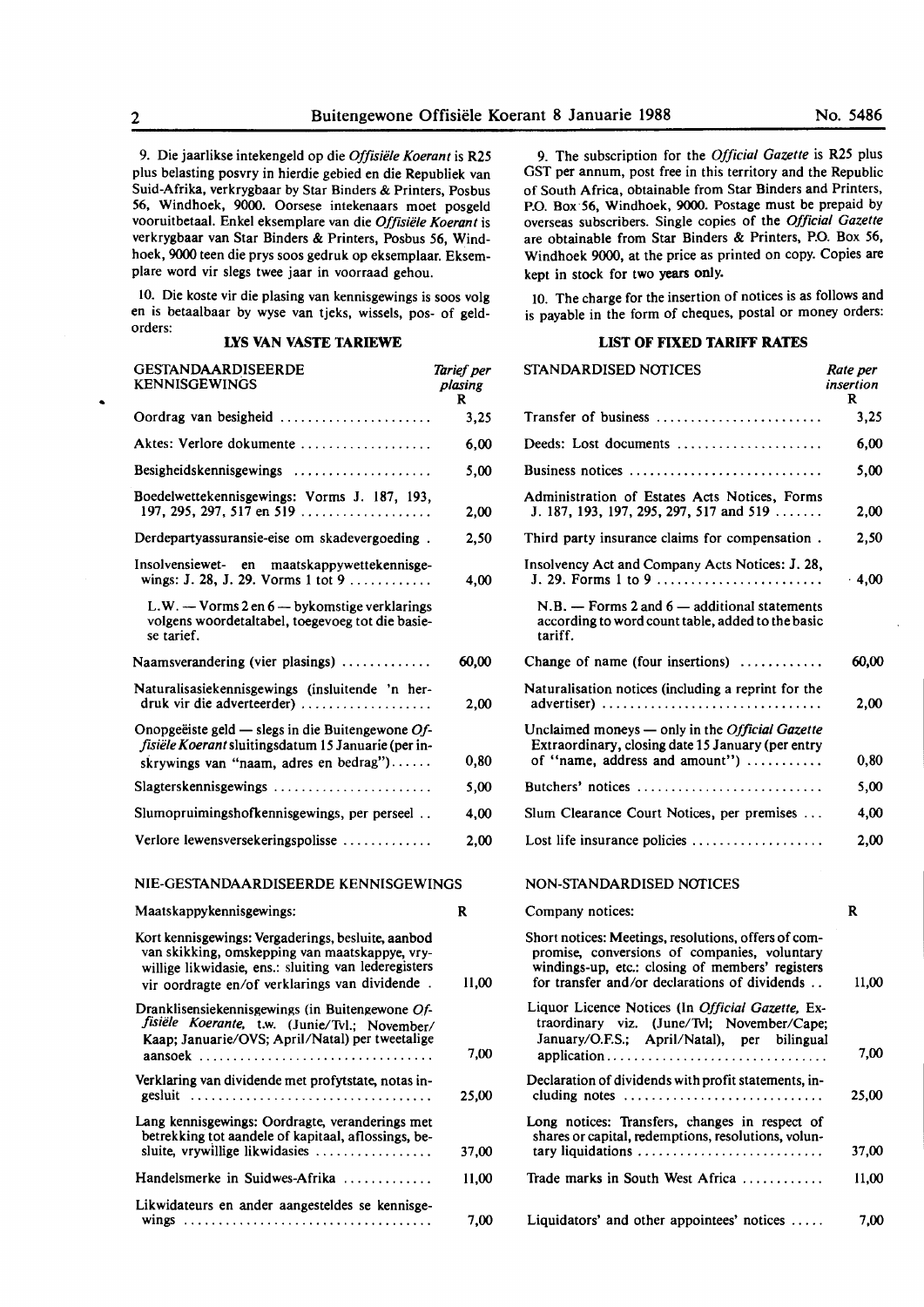## GEREGTELIKE EN ANDER OPENBARE VERKOPE:

| Geregtelike verkope                                     | 18.00                  |
|---------------------------------------------------------|------------------------|
| Openbare veilings, verkope en tenders:<br>Tot 75 woorde | 6.00<br>15.00<br>23.00 |

## ORDERS VAN DIE HOF:

| Voorlopige en finale likwidasies of sekwestrasies | 14.00 |
|---------------------------------------------------|-------|
| Vermindering of verandering in kanitaalcame.      |       |

| vermingering or verangering in Kaphaaisanic-        |       |
|-----------------------------------------------------|-------|
| smeltings, aanbod van skikking                      | 37.00 |
| Geregtelike besture, kurator bonis en soortgelyke   |       |
|                                                     | 37.00 |
| Verlenging van keerdatum $\ldots$                   | 4.00  |
| Tersydestellings en afwysings van petisies (J. 158) | 4.00  |
|                                                     |       |

ll. Die koste vir die plasing van advertensies, behalwe die kennisgewings wat in paragraaf IO genoem word. is teen die tarief van 56c per cm dubbelkolom. (Gedeeltes van. 'n cm moet as voile cm bereken word).

12. Geen advertensie word geplaas tensy die koste nie "Ooruitbetaal is nie. Tjeks, wissels, pos- en geldorders moet an die Sekretaris,: Burgersake en Mannekrag betaalbaar ge-1aak word.

### **'orm/Form J 187**

### **LIKWIDASIE- EN DISTRIBUSIEREKENING IN BESTORWE BOEDELS WAT TER INSAE LÊ**

Ingevolge artikel 35(5) van Wet 66 van 1965, word hierby mnis gegee dat duplikate van die likwidasie- en distribusie- :kenings (eerste en finale, *tensy anders vermeld)* in die boe- :ls hieronder vermeld, in die kantore van die Meester en anddroste soos vermeld en gedurende 'n tydperk van 21 dae 1f korter of )anger *indien spesiaal vermeld)* vanaf gemelde atums of vanaf datum van publikasie hiervan, as dit later , ter insae lê van alle persone wat daarby belang het.

lndien binne genoemde tydperk geen besware daarteen by ie betrokke Meester ingedien word nie, gaan die eksekuars oor tot die uitbetalings ingevolge gemelde rekenings.

176/87 SCHMIDT VON SCHWIND Vita Natalie Marie, 61027 01 0004 2, c/o Antonius Hospital, P O Box 60, iwakopmund, Swakopmund, Windhoek. Lorentz & Bone, YO Box 646, Swakopmund.

**39/84** ZATSCHKOWITSCH Johann, 250422 5030 005, farasburg en Goageb, Karasburg, Windhoek. Eerste Naionale Bank van S.A. Beperk, Posbus 512, Kaapstad, 8000.

468/87 BEYLEVELD Sare) Petrus Frederick, IOOS02 50IO 00 7, Karasburg, Christina Catharina Bey**wveld,** 260923 0008 00 I, Karasburg, Windhoek. Eerste Nakmale Batebestuur en 'Irustmaatskappy, Posbus 448, Windhoek, 9000.

# SALES IN EXECUTION AND OTHER PUBLIC SALES:

|                                     | 18.00                  |
|-------------------------------------|------------------------|
| Public auctions, sales and tenders: | 6.00<br>15.00<br>23.00 |

### ORDERS OF THE COURT.

| Provisional and final liquidations or sequestra-                          | 14.00 |
|---------------------------------------------------------------------------|-------|
|                                                                           |       |
| Reduction or change in capital mergers, offers of<br>compromise           | 37,00 |
| Judical managements, curator bonis and similar<br>and extensive rule nisi | 37.00 |
| Extension of return date                                                  | 4.00  |
| Supersession and discharge of petitions (J. 158)                          | 4,00  |

11. The charge for the insertion of advertisements other than the notices mentioned in paragraph IO is at the rate of 56c per cm double column. (Fractions of a cm must be calculated as a cm).

12. No advertisements shall be inserted unless the charge is prepaid. Cheques, drafts, postal or money orders must be made payable to the Secretary: Civic Affairs and Manpower.

### **LIQUIDATION AND DISTRIBUTION ACCOUNTS IN DECEASED ESTATES LYING FOR INSPECTION**

In terms of section 35(5) of Act 66 of 1965, notice is hereby given that copies of the liquidation and distribution accounts (first and final, *unless otherwise stated)* in the estates specified below will be open for the inspection of all persons interested therein for a period of 21 days (or shorter or longer if *specially stated)* from the date specified or from the date of publication hereof, whichever may be the later, and at the offices of the Master and Magistrates as stated.

Should no objection thereto be lodged with the Master concerned during the specified period, the executors will proceed to make payments in accordance with the accounts.

339/87 **BRAND** Jacobus Johannes, 240810 5015 00 *5,*  MaltahOhe, **Maria** Jacoba Magdalena Brand, 321025 0021 00 5, Maltahöhe, Windhoek. Eerste Nasionale Batebestuur en Trustmaatskappy (Edms) Beperk.

245/87 THIRION Gideon Josia, 010212 5008 007, Kalkfonteinstraat, Karasburg 9000. Anna Cecelia Elizabeth Thirion, 040924 0100 07 6, Karasburg, Windhoek. Eerste Nasionale Batebestuur en Trustmaatskappy (Edms) Beperk.

533/87 GERBER Jacobus Johannes, 550614 5010 000 6, Schönleinstraat 15, Windhoek, 9000. Maria Petronella Gerber (Gebore: Joubert), 54ll26 0033 000, Windhoek. Die Bestuurder, Bankorptrust Beperk, Posbus 680, Bellville, 7535 (Eksekuteur).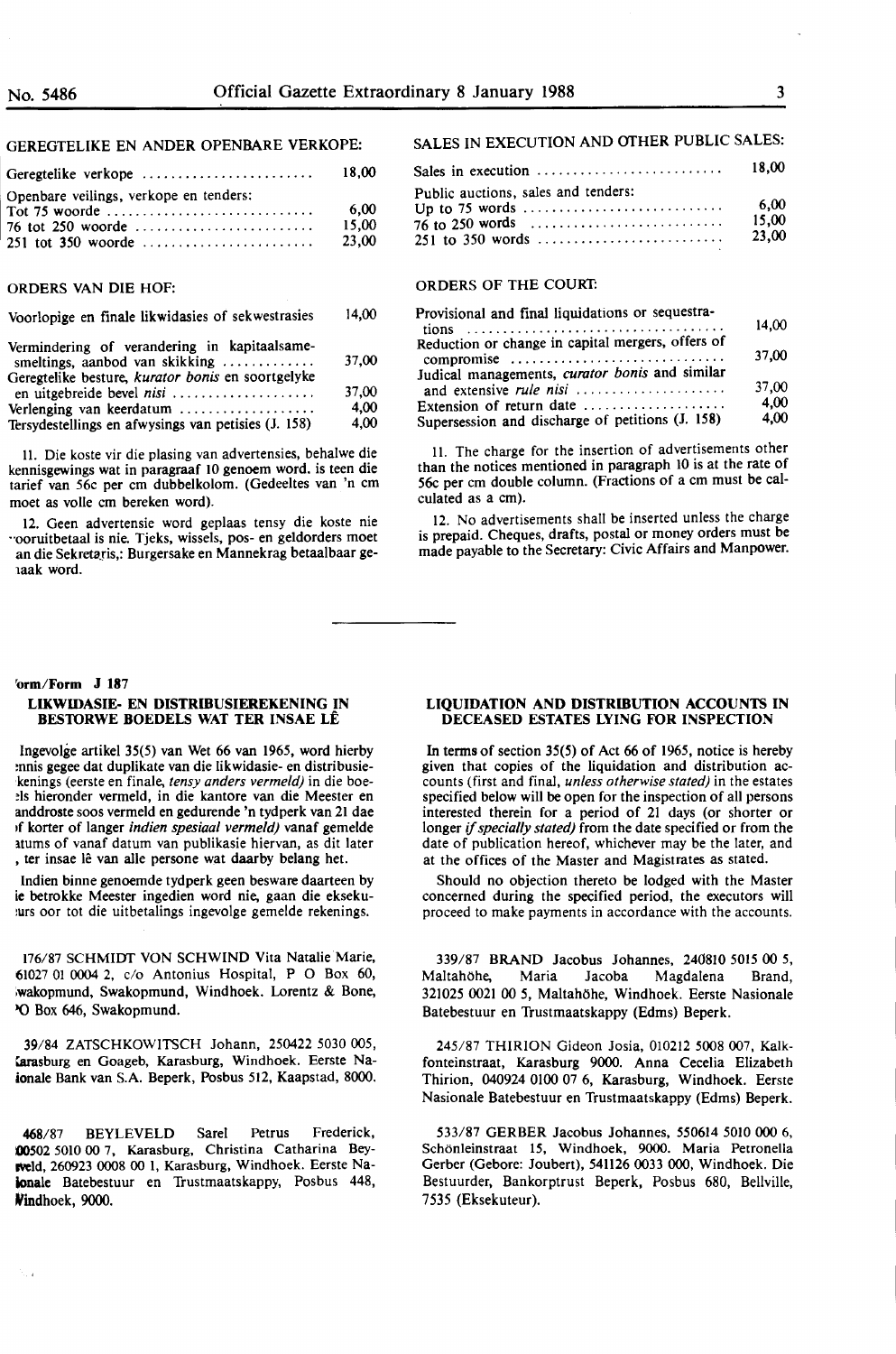6/1987 SCHAAF Alexander, SWA 531018 01 0002 *5,*  Langstraat, Mariental, oorlede te Mariental op 27 Desember 1986, Mariental, Windhoek. R.A. Schaaf, Eksekuteur Datief, Posbus 25, Swakopmund.

354/87 STRAUSS Petrus Johannes Jacobus, 241215 5014 009, Hentiesbaai, Johanna Jacoba Strauss, 341113010001, Windhoek, Swakopmund. Eerste Nasionale Bank Beperk, Posbus 512, Kaapstad, 8000.

257/87 VILJOEN Anna Cecilia, 430412 0006 004, Erf 490, Oshakati, Frans Viljoen, 401218 0010 068, Swakopmund, Windhoek. Eerste Nasionale Bank Beperk, Posbus 512, Kaapstad, 8000.

361/87 HERBERGER Otto Heinrich, 0607155006002, PO Box 5442, Windhoek, 9000. Anni Herberger 110428 0003 004. A. Herberger & A.E. Hogan-Fleming, c/o Engling, Stritter & Partners, P O Box 43, Windhoek, **9000.** 

# **Vorm Form 517 KENNISGEWING AAN KREDITEURE IN BES10RWE BOEDELS**

Alie persone wat vorderinge het teen die boedels in die bylae vermeld, word versoek om sodanige vorderings binne 'n tydperk van 30 dae (of andersins soos aangedui) vanaf die datum van publikasie hiervan by die betrokke eksekuteurs in te !ewer.

> VAN STADEN Maria Johanna, 8/5/1916, 160508 0012 003, Plaas Narubis, Nr. 57 distrik Keetmanshoop, Windhoek, **SWA.** 30/7/1987, Van Staden Jacobus Frederick. Standard **Bank SWA** LTD. (Registered **Bank),**  Trustee Branch, P.O. Box 2164, Windhoek, 9000, 30 dae, Windhoek. S.W.A.

# **NOTICE TO CREDITORS IN DECEASED ESTATES**

All persons having claims against the estates specified in the schedule, are called upon to lodge their claims with the executors concerned within a period of 30 days (or otherwise as indicated) from the date of publication hereof.

Vorm/Form VL

## **VERLORE LEWENSVERSEKERINGSPOLISSE** (Artikel 64, Wet 27 van 1943)

Kennisgewing geskied hiermee dat bewys van die verlies of vernietiging van die polisse hieronder vermeld, aan die versekeraars gelewer is, en enigeen wat in besit van enige van hierdie polisse is, of aanspraak maak dat hy enige belang daarin het, moet onmiddellik per aangetekende pos met die versekeraars in verbinding tree. By gebreke aan sodanige mededeling sal gewaarmerkte afskrifte van polisse (wat die enigste bewys van die kontrak sal wees) aan die eienaars uitgereik word ingevolge die regulasies gepromulgeer onder die Wet.

# **LOST LIFE INSURANCE POLICIES** (Section **64,** Act 27 of 1943)

Notice is hereby given that evidence of the loss or destruction of the policies mentioned below, has been submitted to the insurers, and any person in possession of any of these policies, or claiming to have any interest therein, should communicate immediately by registered post with the insurers. Failing any such communication, certified copies of the policies (which shall be the sole evidence of the contract) will be issued to the owners in terms of the regulations framed under the Act.

13776559, 01/09/1986, R20,00, Kratz Richard Erich, Kratz Richard Erich. The Prudential Assurance Company of **SA**  Ltd. P.O. Box 1097, Johannesburg.